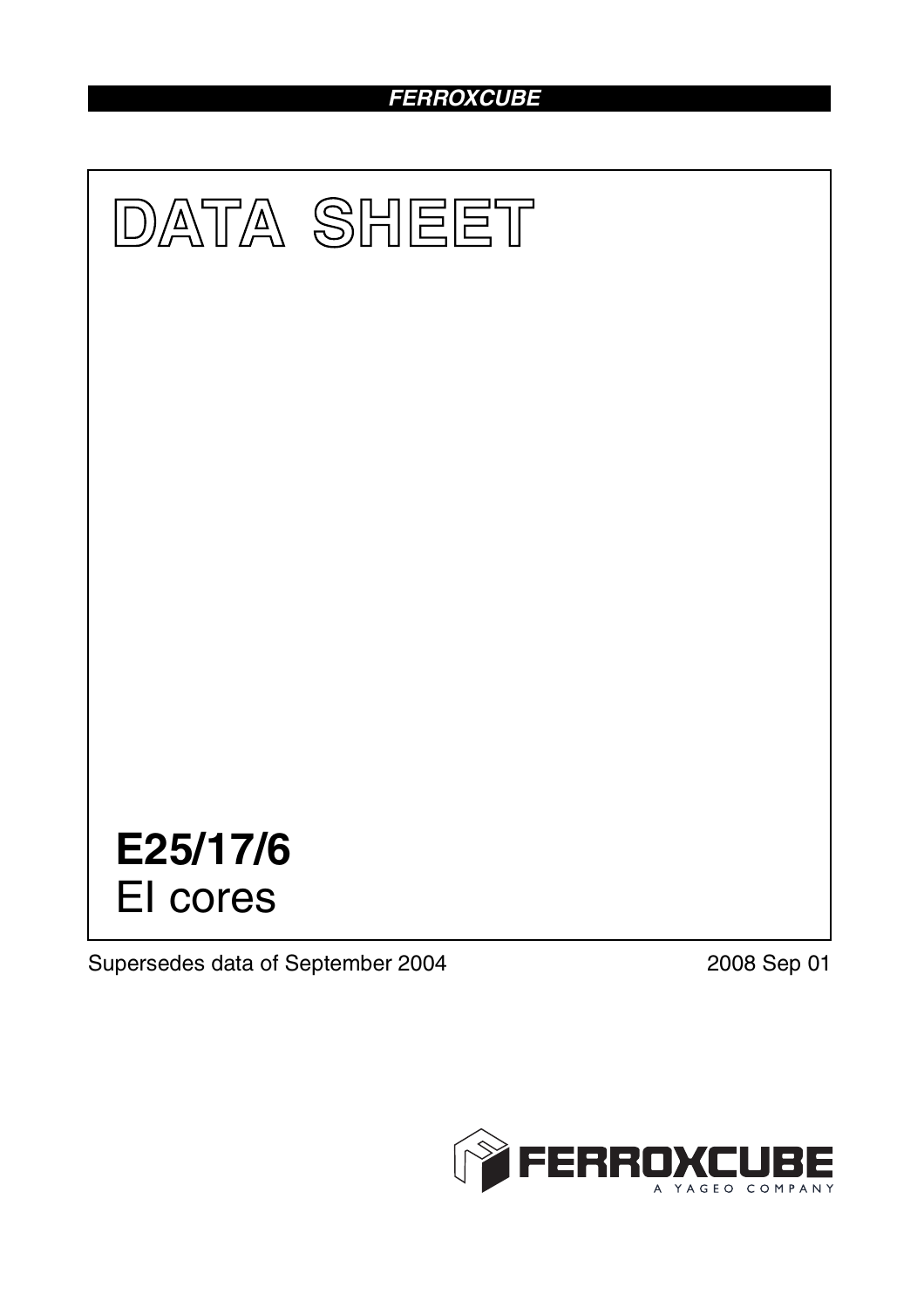## EI cores E25/17/6

#### **CORES**

#### **Effective core parameters of an E / I combination**

| <b>SYMBOL</b>           | <b>PARAMETER</b> | <b>VALUE</b>  | <b>UNIT</b>     |
|-------------------------|------------------|---------------|-----------------|
| $\Sigma(I/A)$           | core factor (C1) | 1.27          | $mm-1$          |
| $V_{e}$                 | effective volume | 2070          | mm <sup>3</sup> |
| $\mathsf{I}_\mathsf{e}$ | effective length | 51.3          | mm              |
| $A_{\rm e}$             | effective area   | 40.3          | mm <sup>2</sup> |
| $A_{min}$               | minimum area     | 39.0          | mm <sup>2</sup> |
| m                       | mass of E core   | $\approx 8.0$ | g               |
| m                       | mass of I core   | $\approx 2.5$ | g               |

### **Ordering information for I cores**

| <b>GRADE</b> | <b>TYPE NUMBER</b> |  |
|--------------|--------------------|--|
| 290<br>-26.  | I25/3/6-3C90       |  |





#### **Core halves for use in combination with an I core**

 $A_L$  measured in combination with an I core, clamping force for  $A_L$  measurements 20  $\pm$  10 N;

| <b>GRADE</b> | H <sub>1</sub><br>. .<br>(nH) | μe                | <b>AIR GAP</b><br>$(\mu m)$ | <b>TYPE NUMBER</b> |
|--------------|-------------------------------|-------------------|-----------------------------|--------------------|
| 3C90         | $1750 \pm 25 \%$              | 1770<br>$\approx$ | $\approx$                   | E25/17/6-3C90      |

### **Properties of core sets under power conditions**

| <b>GRADE</b>          | B (mT) at                                       | CORE LOSS (W) at                                     |                                                       |  |
|-----------------------|-------------------------------------------------|------------------------------------------------------|-------------------------------------------------------|--|
|                       | $H = 250$ A/m;<br>$f = 25$ kHz;<br>$T = 100 °C$ | $f = 25$ kHz;<br>$\hat{B}$ = 200 mT;<br>$T = 100 °C$ | $f = 100$ kHz;<br>$\hat{B} = 100$ mT;<br>$T = 100 °C$ |  |
| E25/17/6+I25/3/6-3C90 | $\geq$ 330                                      | $\leq 0.24$                                          | $\leq 0.24$                                           |  |